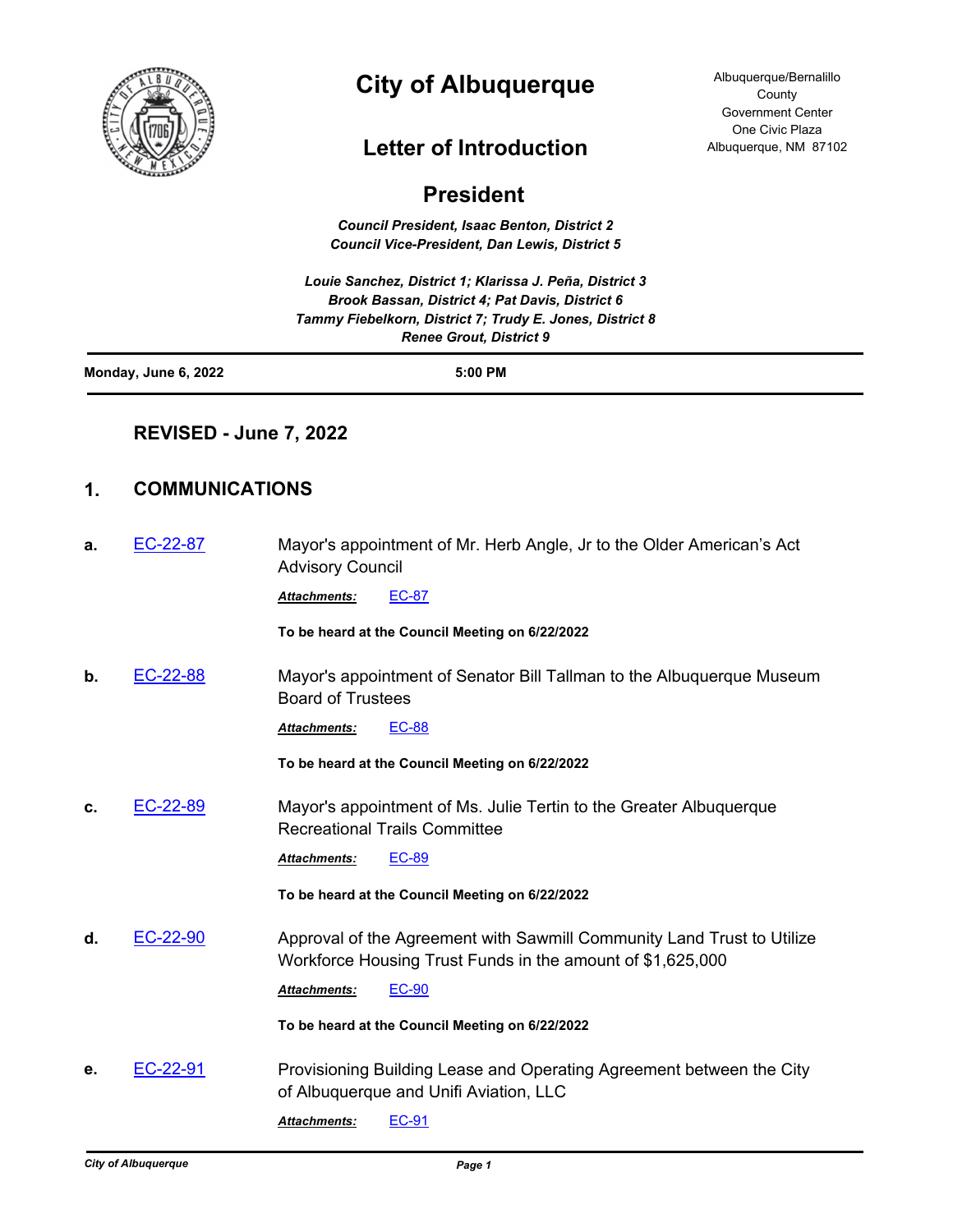|    |            | Referred to the Finance & Government Operations Committee                                                                                                                      |
|----|------------|--------------------------------------------------------------------------------------------------------------------------------------------------------------------------------|
| f. | EC-22-92   | Appointment of Lauren Keefe to the position of City Attorney                                                                                                                   |
|    |            | <b>EC-92</b><br><b>Attachments:</b>                                                                                                                                            |
|    |            | To be heard at the Council Meeting on 6/22/2022                                                                                                                                |
| g. | EC-22-93   | Approval of Unallocated Emergency Solutions Grant (ESG) Match and<br>Entitlement Funds as listed in the Second and Third Substantial<br>Amendments of the HUD 2021 Action Plan |
|    |            | <b>EC-93</b><br><b>Attachments:</b>                                                                                                                                            |
|    |            | <b>Immediate Action Requested</b>                                                                                                                                              |
| h. | EC-22-94   | Approval of the Agreement with Homewise, Inc. to Utilize American<br>Rescue Plan Act Funds in the amount of \$3,300,000                                                        |
|    |            | <b>EC-94</b><br><b>Attachments:</b>                                                                                                                                            |
|    |            | To be heard at the Council Meeting on 6/22/2022                                                                                                                                |
| i. | EC-22-95   | Mayor's appointment of Dr. Per Elis Eberlein to the Joint Air Quality<br>Board.                                                                                                |
|    |            | <b>EC-95</b><br><b>Attachments:</b>                                                                                                                                            |
|    |            | To be heard at the Council Meeting on 6/22/2022                                                                                                                                |
| j. | $OC-22-11$ | Selection of the Executive Director of the Civilian Police Oversight<br>Agency                                                                                                 |
|    |            | OC-11.pdf<br><b>Attachments:</b>                                                                                                                                               |
|    |            | To be heard at the Council Meeting on 6/22/2022                                                                                                                                |

## **2. INTRODUCTIONS**

**k. [O-22-27](http://cabq.legistar.com/gateway.aspx?m=l&id=/matter.aspx?key=12949)** Authorizing The Issuance And Sale Of The City Of Albuquerque, New Mexico Industrial Revenue Bond (BlueHalo Project), Series 2022 In The Maximum Principal Amount Of \$16,175,675 To Provide Funds To Finance The Renovation, Development, Improvement And Equipping Of A Facility Including Office Complex, Laboratories, Manufacturing Facilities, Test Areas And Secure Spaces For An Integrated Technology Company; Authorizing The Execution And Delivery Of An Indenture, Lease Agreement, Bond Purchase Agreement, Bond, And Other Documents In Connection With The Issuance Of The Bond And The Project; Making Certain Determinations And Findings Relating To The Bond And The Project; Ratifying Certain Actions Taken Previously; And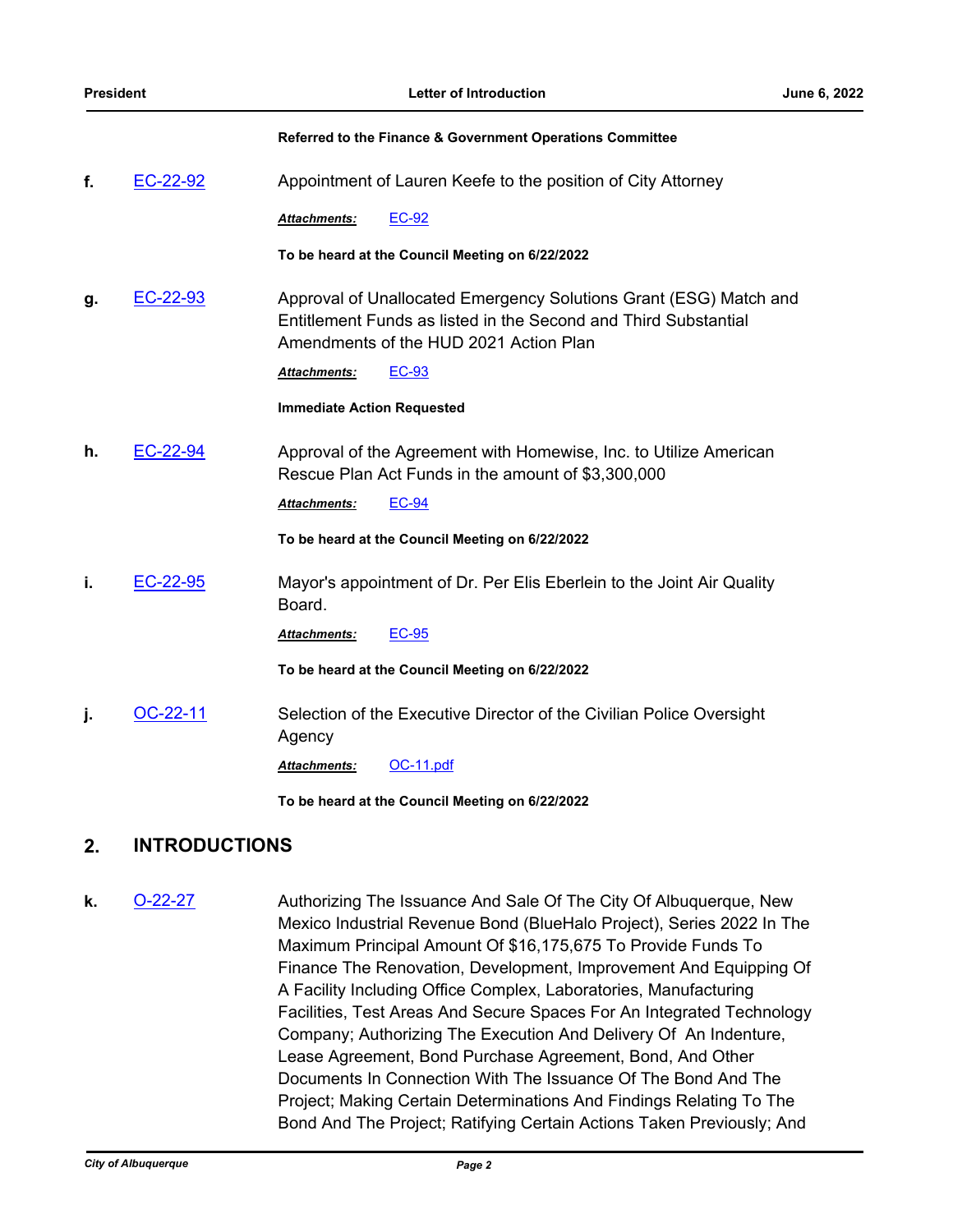Repealing All Actions Inconsistent With This Ordinance (Grout)

*Attachments:* [O-27](http://cabq.legistar.com/gateway.aspx?M=F&ID=afff0ff5-9676-4205-abdf-9401b2beafc0.pdf)

#### **To be heard at the Council Meeting on 6/22/2022**

**I. [O-22-28](http://cabq.legistar.com/gateway.aspx?m=l&id=/matter.aspx?key=12950)** Approving A Project Involving BlueHalo, LLC Pursuant To The Local Economic Development Act And City Ordinance F/S O-04-10, The City's Implementing Legislation For That Act, To Support The Renovation, Expansion And Improvement Of Engineering, Manufacturing And Training Facilities For An Integrated Technology Company In Albuquerque, New Mexico; Authorizing The Execution Of A Project Participation Agreement And Other Documents In Connection With The Project; Making Certain Determinations And Findings Relating To The Project Including The Appropriation Of Funds; Ratifying Certain Actions Taken Previously; And Repealing All Actions Inconsistent With This Ordinance (Grout)

*Attachments:* [O-28](http://cabq.legistar.com/gateway.aspx?M=F&ID=5834f78f-2ef8-4fdc-8a5e-ac17cfdcdf40.pdf)

#### **To be heard at the Council Meeting on 6/22/2022**

**m.** [O-22-29](http://cabq.legistar.com/gateway.aspx?m=l&id=/matter.aspx?key=12951) Authorizing The Issuance And Sale Of The City Of Albuquerque, New Mexico Industrial Revenue Bond (Able Grid Project), Series 2022 In The Maximum Principal Amount Of \$95,000,000 To Provide Funds To Finance The Acquisition, Renovation, Development, Improvement And Equipping Of A Facility For A Renewable Energy Storage Company; Authorizing The Execution And Delivery Of An Indenture, Lease Agreement, Bond Purchase Agreement, Bond, And Other Documents In Connection With The Issuance Of The Bond And The Project; Making Certain Determinations And Findings Relating To The Bond And The Project; Ratifying Certain Actions Taken Previously; And Repealing All Actions Inconsistent With This Ordinance (Bassan, by request)

*Attachments:* [O-29](http://cabq.legistar.com/gateway.aspx?M=F&ID=4bf49435-a6b8-4b0a-8208-dee0ec4725ce.pdf)

#### **To be heard at the Council Meeting on 6/22/2022**

**n. [O-22-30](http://cabq.legistar.com/gateway.aspx?m=l&id=/matter.aspx?key=12959)** Adding A New Part 7 To Chapter 9, Article 5 Of The Revised Ordinances Of Albuquerque 1994, To Prohibit Smoking Of Cannabis In Public, And Creating A Civil Penalty (Fiebelkorn)

*Attachments:* [O-30](http://cabq.legistar.com/gateway.aspx?M=F&ID=b62990ee-1d15-44e5-affb-bb48fbe242e3.pdf)

#### **Referred to the Public Safety Committee**

**o. [O-22-31](http://cabq.legistar.com/gateway.aspx?m=l&id=/matter.aspx?key=12964)** Adding A New Section To The Criminal Code (Chapter 12, Article 2, ROA 1994) To Prohibit The Unauthorized Presence And Camping In Water Conveyance Systems (Fiebelkorn)

*Attachments:* [O-31](http://cabq.legistar.com/gateway.aspx?M=F&ID=0e826c04-2940-4801-9cfd-5c96e1527fb6.pdf)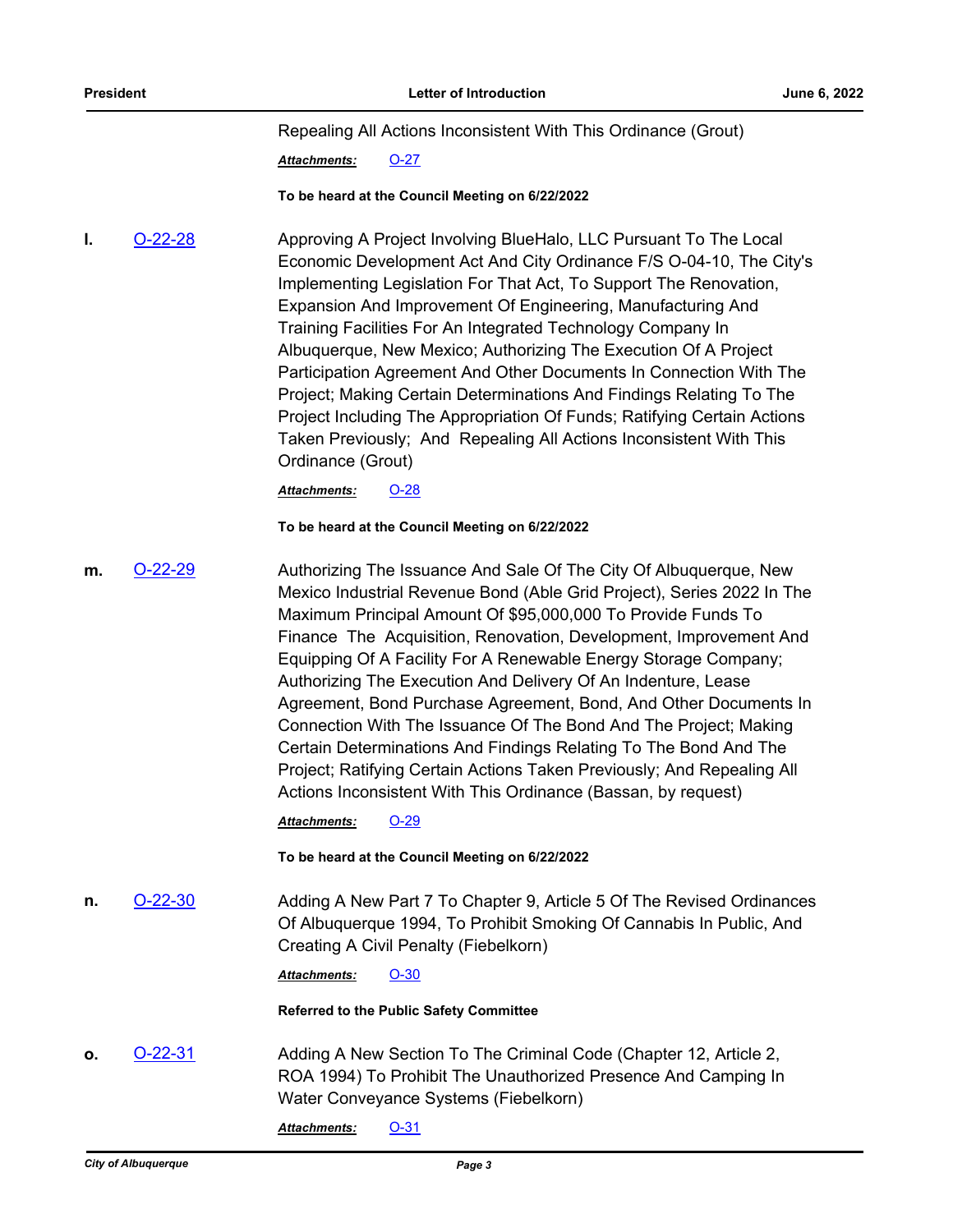#### **Referred to the Public Safety Committee**

**p.** [O-22-32](http://cabq.legistar.com/gateway.aspx?m=l&id=/matter.aspx?key=12970) Adopting A Zoning Map Amendment For An Approximately 0.76-Acre Site Located At 10035 Country Club Land NW, Between Golf Course Road NW And Paradise Hills Golf Course, From NR-C To R-ML In Order To Facilitate Future Redevelopment Under The R-ML Zone District (Benton)

*Attachments:* [O-32](http://cabq.legistar.com/gateway.aspx?M=F&ID=d14d522a-2eec-4e0f-a0f4-13432d6c7abb.pdf)

*\*Late Introduction*

**Referred to the Land Use, Planning, and Zoning Committee**

**q.** [R-22-43](http://cabq.legistar.com/gateway.aspx?m=l&id=/matter.aspx?key=12952) Extending A Moratorium Established By R-21-165 To Prohibit Cannabis Retail, Cannabis Cultivation, And Cannabis Manufacturing Uses In The Old Town Historic Protection Overlay Zone Until The Sooner Of October 1, 2022 Or When The 2021 Integrated Development Ordinance Annual Update Becomes Effective (Benton)

*Attachments:* [R-43](http://cabq.legistar.com/gateway.aspx?M=F&ID=c93c70b0-c81f-4cf5-8473-26f5343492df.pdf)

**To be heard at the Council Meeting on 6/22/2022**

**r.** [R-22-44](http://cabq.legistar.com/gateway.aspx?m=l&id=/matter.aspx?key=12953) Designating The City Of Albuquerque's 2022 Congressional Directed Spending Grant Applications To The 117th Congress Of The United States As City Federal Priorities (Peña, Fiebelkorn)

*Attachments:* [R-44](http://cabq.legistar.com/gateway.aspx?M=F&ID=4355acaa-c0b2-4164-946a-a7ad0a73b42c.pdf)

**To be heard at the Council Meeting on 6/22/2022**

**s.** [R-22-45](http://cabq.legistar.com/gateway.aspx?m=l&id=/matter.aspx?key=12955) Approving And Authorizing The Acceptance Of Grant Funds From The New Mexico State Highway And Transportation Department And Providing An Appropriation To The Parks And Recreation Department In Fiscal Year 2023 (Benton, by request)

*Attachments:* [R-45](http://cabq.legistar.com/gateway.aspx?M=F&ID=4e22edef-a255-472f-a5be-1b1e68cb598e.pdf)

**To be heard at the Council Meeting on 6/22/2022**

**t.** [R-22-46](http://cabq.legistar.com/gateway.aspx?m=l&id=/matter.aspx?key=12956) Adjusting Appropriating Funds For Operating The Government Of The City Of Albuquerque For Fiscal Year 2023, Beginning July 1, 2022 And Ending June 30, 2023 (Grout)

*Attachments:* [R-46](http://cabq.legistar.com/gateway.aspx?M=F&ID=dfa77313-22f3-4377-8482-720aaffd6b60.pdf)

**Referred to the Finance & Government Operations Committee**

**u.** [R-22-47](http://cabq.legistar.com/gateway.aspx?m=l&id=/matter.aspx?key=12957) Appropriating Funding From The Second Tranche Of The American Rescue Plan Act Of 2021 For The Purposes Of Pandemic Response,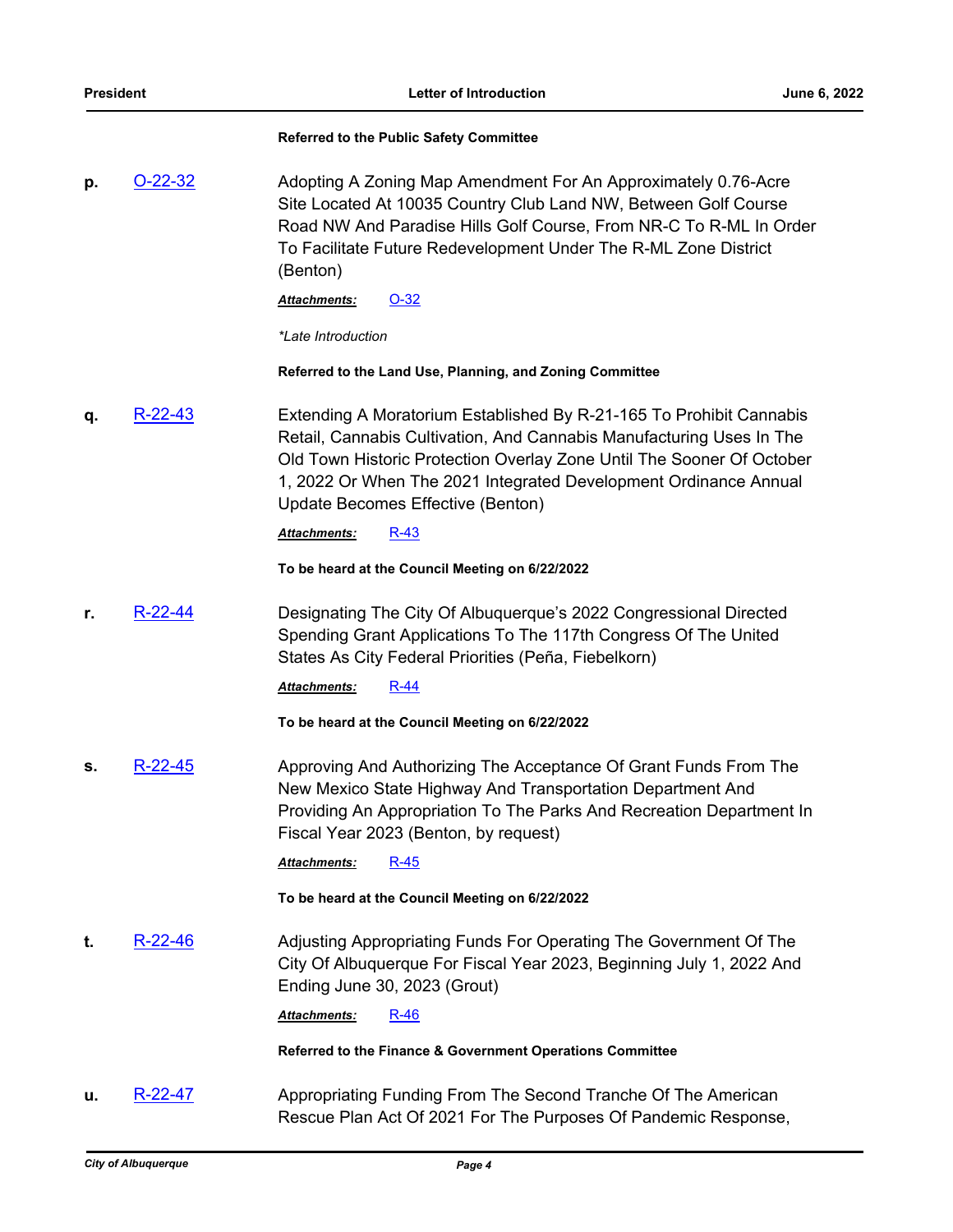Pandemic Recovery Investments, And Support For Vulnerable Populations (Bassan, by request)

*Attachments:* [R-47](http://cabq.legistar.com/gateway.aspx?M=F&ID=5a319efa-f8db-40a8-9f6f-046fab6e5d41.pdf)

#### **To be heard at the Council Meeting on 6/22/2022**

**v.** [R-22-48](http://cabq.legistar.com/gateway.aspx?m=l&id=/matter.aspx?key=12958) Approving The Appointment Of Director To Fill Vacancies On The Governing Body Of The Montecito Estates Public Improvement District, Caused By The Lack Declaration Of Candidates To Serve On The Board In The Local Election, Pursuant To The Public Improvement District Act, NMSA 1978, §§ 5-11-1 To -27 (2013, As Amended) And City Ordinance Enactment No. 0-2003-12, Council Bill No. FS O-03-84; And Repealing All Actions Inconsistent With This Resolution (Lewis)

*Attachments:* [R-48](http://cabq.legistar.com/gateway.aspx?M=F&ID=d138b053-5fcc-456e-8482-1f9a7559a946.pdf)

**To be heard at the Council Meeting on 6/22/2022**

**w.** [R-22-49](http://cabq.legistar.com/gateway.aspx?m=l&id=/matter.aspx?key=12963) Amending The Adopted Capital Implementation Program Of The City Of Albuquerque By Approving New Projects, Supplementing Current Appropriations And Changing The Scope Of Existing Projects (Davis, by request)

*Attachments:* [R-49](http://cabq.legistar.com/gateway.aspx?M=F&ID=41cddd54-df01-457b-96b7-30f52401416c.pdf)

**To be heard at the Council Meeting on 6/22/2022**

**x.** [R-22-50](http://cabq.legistar.com/gateway.aspx?m=l&id=/matter.aspx?key=12965) Adopting The El Camino Real De Tierra Adentro National Historic Trail (NHT) Development Concept Plan (DCP) (Benton)

> [R-50.pdf](http://cabq.legistar.com/gateway.aspx?M=F&ID=4c7561f2-2a31-4326-a65d-947ef4387471.pdf) *Attachments:*

> > [R-50 Exhibit A.pdf](http://cabq.legistar.com/gateway.aspx?M=F&ID=4d25f9e7-b381-4860-a7f4-963b47bdb507.pdf)

**To be heard at the Council Meeting on 6/22/2022**

**y.** [R-22-51](http://cabq.legistar.com/gateway.aspx?m=l&id=/matter.aspx?key=12967) Approving The Appointment Of Directors To Fill Vacancies On The Governing Body Of The Trails Public Improvement District Caused By The Resignation Of Certain Directors, Pursuant To The Public Improvement District Act, NMSA 1978, Sections 5-11-1 Through 27, As Amended, And City Enactment No. O-2003-012; And Repealing All Actions Inconsistent With This Resolution (Lewis)

*Attachments:* [R-51](http://cabq.legistar.com/gateway.aspx?M=F&ID=2b0339da-178c-49a9-966e-79f4cf28b7d0.pdf)

**To be heard at the Council Meeting on 6/22/2022**

**z.** [R-22-52](http://cabq.legistar.com/gateway.aspx?m=l&id=/matter.aspx?key=12968) Approving The Appointment Of A Director To Fill A Vacancy On The Governing Body Of The Mesa Del Sol Public Improvement District 1 And To Fill A Vacancy On The Governing Body Of Mesa Del Sol Public Improvement District 2 Through 5 Caused By The Resignation Of A